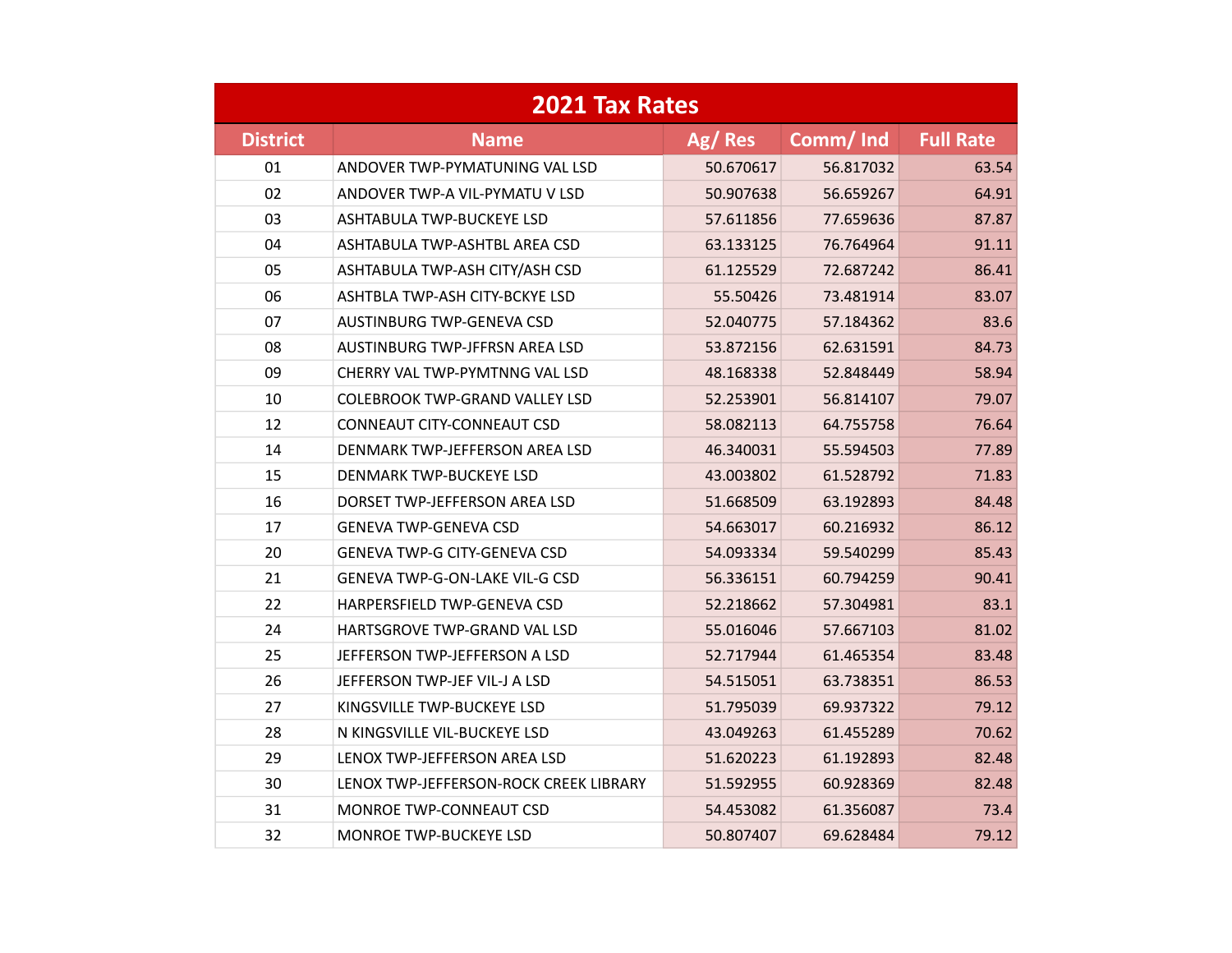| 33 | MORGAN TWP-JEFFERSON AREA LSD      | 55.262043 | 62.126388 | 85.98 |
|----|------------------------------------|-----------|-----------|-------|
| 34 | MORGAN-JEFFERSON-ACDL              | 55.289311 | 62.390912 | 85.98 |
| 35 | MORGAN TWP-ROCK CK VIL-J A LSD     | 55.075792 | 62.78672  | 85.86 |
| 36 | N LYME TWP-PYMATUNING VAL LSD      | 53.124577 | 59.409248 | 64.84 |
| 37 | NEW LYME TWP-JEFFERSON A LSD       | 52.612906 | 61.838818 | 83.48 |
| 38 | ORWELL TWP-GRAND VALLEY LSD        | 47.960216 | 51.332186 | 74.12 |
| 39 | ORWELL TWP-O VIL-GRAND VAL LSD     | 50.387543 | 53.964672 | 77.12 |
| 40 | PIERPONT TWP-PV LSD                | 54.701257 | 59.786504 | 65.04 |
| 42 | PLYMOUTH TWP-ASHTABULA A CSD       | 60.730557 | 72.120215 | 85.46 |
| 43 | PLYMOUTH TWP-JEFFERSON A LSD       | 58.545517 | 67.080598 | 88.28 |
| 45 | RICHMOND TWP-PYMTMMG VAL LSD       | 46.853628 | 52.505796 | 57.94 |
| 46 | ROME TWP-GRAND VALLEY LSD          | 49.955135 | 53.243467 | 75.62 |
| 47 | ROME TWP-JEFFERSON AREA LSD        | 51.699753 | 59.807729 | 81.48 |
| 48 | SAYBROOK TWP-ASHTABULA A CSD       | 59.868995 | 71.954061 | 85.71 |
| 49 | SAYBROOK TWP-ASHTABULA CTY-CSD     | 61.205757 | 72.701875 | 86.41 |
| 50 | SYBRK T-ASH C-ASH CSD-HARBOR TOPKY | 63.178343 | 74.621695 | 88.91 |
| 51 | SAYBROOK TWP-GENEVA CSD            | 55.852574 | 61.467215 | 87.4  |
| 52 | SHEFFIELD TWP-ASHTABULA A CSD      | 53.637592 | 64.260021 | 78.36 |
| 53 | SHEFFIELD TWP-JEFFERSON A LSD      | 51.452552 | 59.220404 | 81.18 |
| 54 | SHEFFIELD TWP-BUCKEYE LSD          | 48.94214  | 66.195095 | 76.12 |
| 55 | SHEFFIELD TWP-CONNEAUT CSD         | 52.587815 | 57.922698 | 70.4  |
| 57 | TRUMBULL TWP-GENEVA CSD            | 50.900718 | 55.71849  | 81.6  |
| 58 | TRUMBULL TWP-JEFFERSON A LSD       | 52.704831 | 60.901195 | 82.73 |
| 59 | WAYNE TWP-PYMATUNING VAL LSD       | 52.21139  | 57.469223 | 64.44 |
| 60 | WILLMSFLD TWP-PYMATU VAL LSD       | 52.009219 | 56.972534 | 65.3  |
| 61 | WINDSOR TWP-GRAND VALLEY LSD       | 53.965909 | 58.798654 | 81.62 |
| 62 | NEW LYME TWP-GRAND VALLEY LSD      | 50.868288 | 55.274556 | 77.62 |
| 63 | PLYMOUTH TWP-BUCKEYE LSD           | 55.119288 | 72.924887 | 82.13 |
| 64 | KINGSVILLE TWP-ASHTBL AREA CSD     | 56.490491 | 68.002248 | 81.36 |
| 65 | MOR TWP RMNG RK SHRS V-J A LSD     | 55.058966 | 63.23275  | 86.48 |